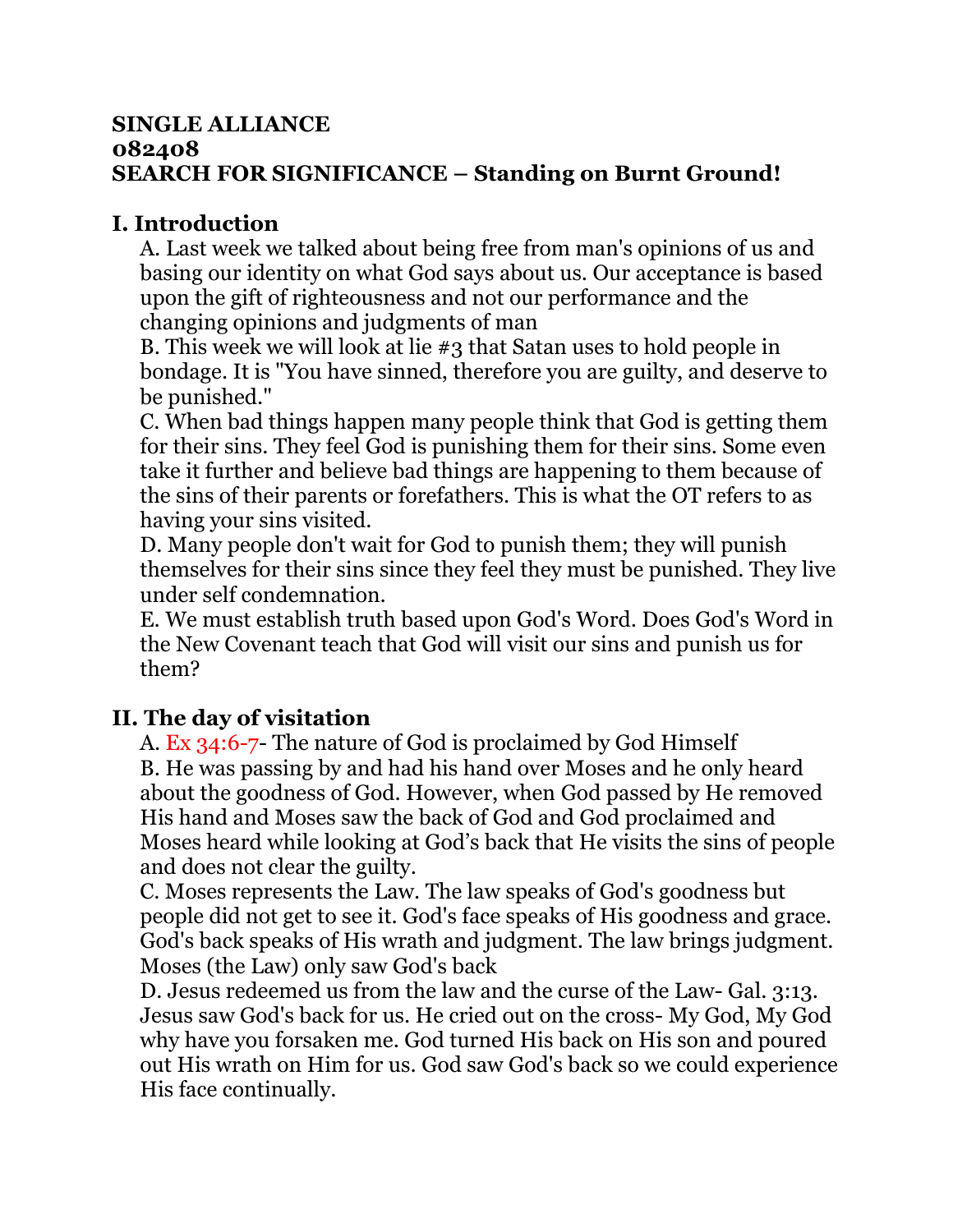E. 1 Peter 3:12- God face is always towards us because of Christ

F. Under the Law sins were visited. In the covenant of Grace God will not visit our sins. We have a different visitation from God!

G. 1 Peter 2:12- We have a day of visitation in which the church will be delivered and the God will be glorified.

H. The New Covenant is based upon the forgiveness of all our sins. Part of the New Covenant is that he will remember our sins and iniquities NO MORE! Hebrews 8:11-12, 10:16-17

I. John 3:18- Those who believe will not be judged for their sins. Their sins were judged in Jesus

J. John 5:24- Those who believe in Jesus will not enter into judgment K. 1 John 2:1-2- Jesus is our propitiation- satisfaction for the wrath of God

L. We stand on burnt ground- If a fire is raging towards you then you, to escape you need to set a fire downwind of you. As the fire blows downwind, then stand on the burnt ground. When the fire gets to you from the other direction it will not be able to hurt you because fire will not burn on already burnt ground. We are standing on burnt ground. God poured out His wrath on Jesus for us. The legal system says that it is not right to punish someone twice for the same crime. Our sins were punished in Jesus. God would be unrighteous to punish it again upon us! God is just and righteous! Thank God for our burnt ground!

### **III. God's discipline**

A. Some people know just enough Bible to cause themselves problems! B. Some might say, "What about Hebrews 12:5 where it says God chastens his children". Does this not imply that God punishes us severely for our sins? Many think that bad things that happen are the scourge of God chastening our lives.

C. The Greek word for chasten here is the word paideia- which means simply means child training.

D. How does God train and discipline His children. It is by His Word! 2 Tim. 3:16- God's word is for reproof (same word rebuke in Heb. 12:5), correction, and instruction- paideia- child training (same word as in Heb 12:5)!

E. If we do not let the Word discipline us, then God permits the world to do it. He is not the source of the those bad things from Satan and the world that comes on us when we fail to heed God. It is like an umbrella in the rain. You are safe under the umbrella. However, you are stupid then you can walk away from the umbrella and get wet. It is the same